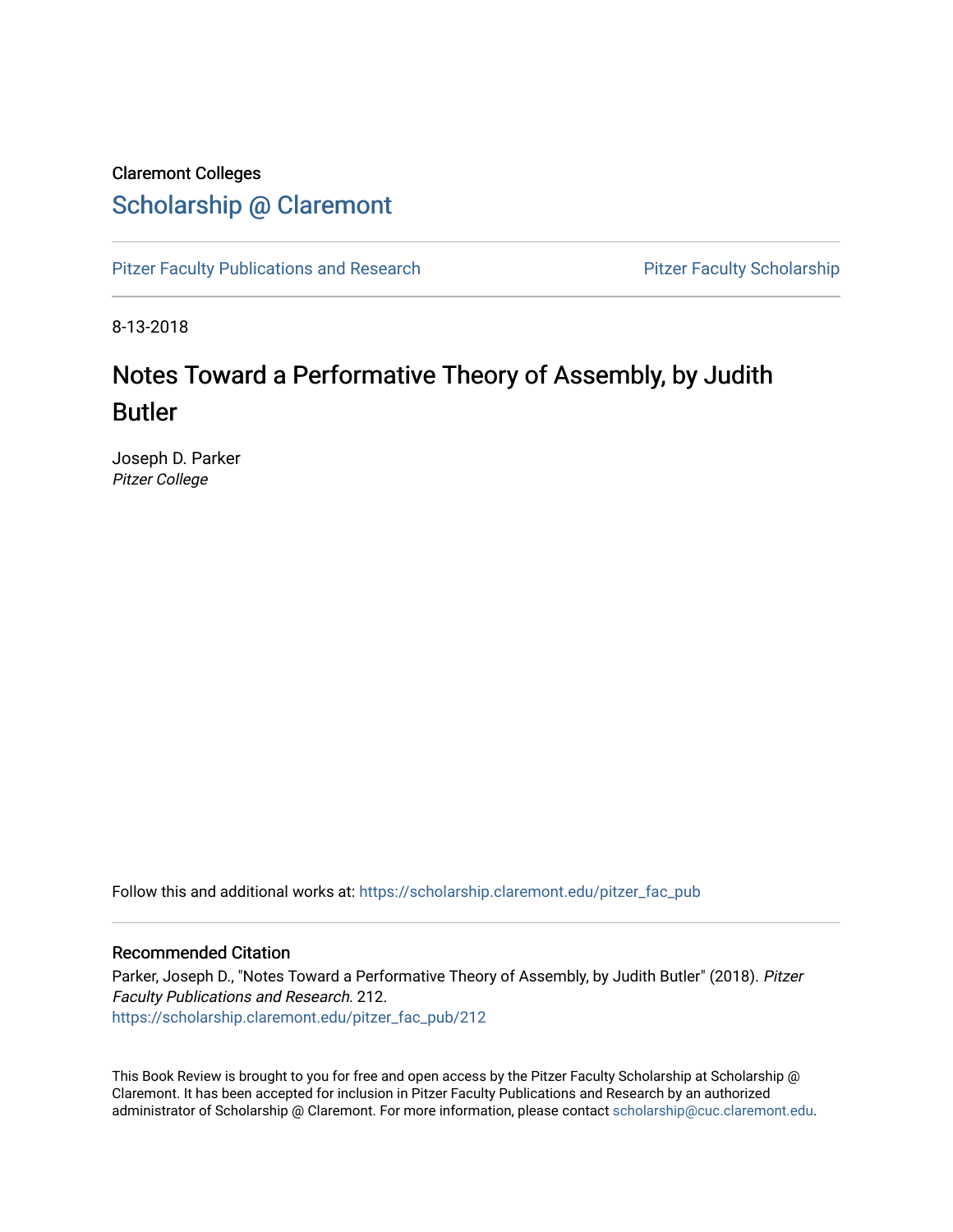

**Women's Studies An interdisciplinary journal**



**ISSN: 0049-7878 (Print) 1547-7045 (Online) Journal homepage:<https://www.tandfonline.com/loi/gwst20>**

# *Notes Toward a Performative Theory of Assembly***, by Judith Butler**

**Harvard UP, 2015**

**Joe Parker**

To cite this article: Joe Parker (2018) *Notes Toward a Performative Theory of Assembly*, by Judith Butler, Women's Studies, 47:5, 579-583, DOI: [10.1080/00497878.2018.1485408](https://www.tandfonline.com/action/showCitFormats?doi=10.1080/00497878.2018.1485408)

**To link to this article:** <https://doi.org/10.1080/00497878.2018.1485408>



Published online: 13 Aug 2018.



 $\overrightarrow{S}$  [Submit your article to this journal](https://www.tandfonline.com/action/authorSubmission?journalCode=gwst20&show=instructions)  $\overrightarrow{S}$ 

**III** Article views: 151



[View related articles](https://www.tandfonline.com/doi/mlt/10.1080/00497878.2018.1485408)  $\mathbb{Z}$ 



[View Crossmark data](http://crossmark.crossref.org/dialog/?doi=10.1080/00497878.2018.1485408&domain=pdf&date_stamp=2018-08-13)<sup>C</sup>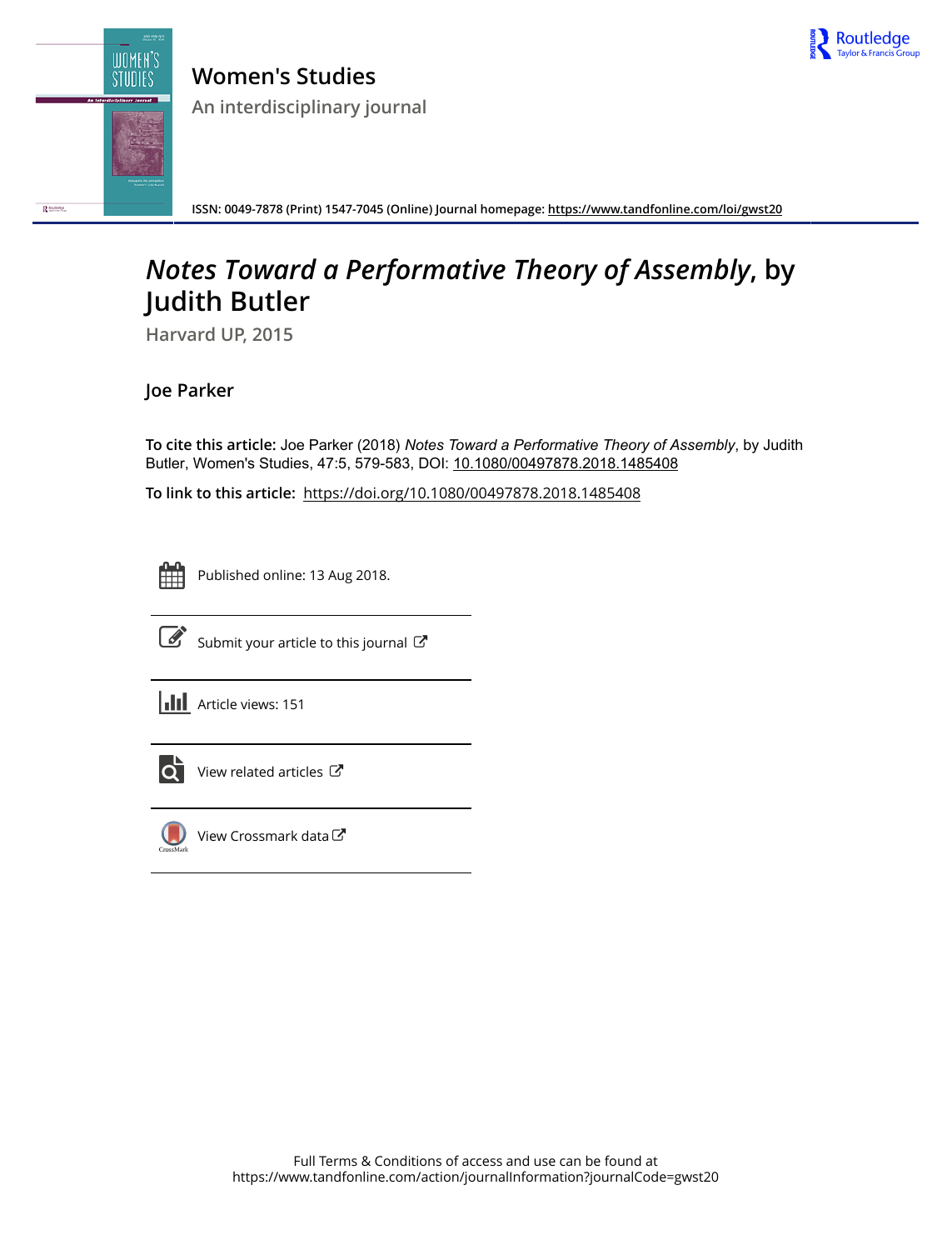#### BOOK REVIEW

### Judith Butler. Notes Toward a Performative Theory of Assembly. Harvard UP, 2015.

Judith Butler's published responses to current events continue with this new essay collection on mass popular protests. Since the early years of the twenty-first century, Butler has responded to major social movements, reflecting in Precarious Life (2004) on "precarity" as used in the turn of the century European global justice movement, in the co-authored Who Sings the Nation-State? (2007) on pro-immigration movements, in Frames of War (2009) on the massive global opposition to the War on Terror, and in the co-authored Dispossession (2013) on the European anti-austerity protests.

This collection takes as its starting point Cairo's Tahrir Square protests that toppled a major government in North Africa, together with the Gezi Park demonstrations in Turkey of 2013 and the Occupy encampments of 2011, among other mass protest movements. Several chapters from this volume were first presented as the Mary Flexner lectures at Bryn Mawr College in 2010, while most others were presented on various occasions (on receiving the Adorno Prize in 2012; after the Gezi Park demonstrations in 2013) and have been previously published.

As in much of her recent work, Butler writes in an approachable manner about major issues of the day. Butler's major contributions to public discourse as an activist intellectual link queer and feminist theory to activism. This volume continues her interest in precarity: the failure of the modern nation-state to care for its people and to provide for their means of survival. Her major advance in this slim volume is in taking steps toward strategies useful to turn the vulnerability of all that makes us depend on each other into embodied, plural livable conditions for all (218).

Butler argues that mass protests call into question reigning notions of the political, installing new conditions for the political that may threaten established political order and produce important innovations (9, 18, 27). In this part to her argument Butler's volume follows Jason Frank's Constituent Moments (2010) in arguing for the importance of informal moments when assembled multitudes successfully produced new spaces and conditions that retroactively come to be seen as the authoritative speech of "the people." Unlike Frank, however, Butler's analysis refers even if only briefly to sites well beyond the North American limits of Frank's studies, and addresses contemporary movements rather than the historical past.

Butler indicates that collective groups in these moments perform a right not recognized by codified law, the "right to appear." This right is made possible outside of parliamentary government (15, 27) through the act of gathering together, disrupting limits to citizenship established by seemingly democratic mechanisms of inclusion and exclusion. In this line of argument, she follows the insights of John Inazu's influential Liberty's Refuge: The Forgotten Freedom of Assembly, clarifying how assembly is a site for civic discussion, organization, and political action well beyond simple free speech and association. Unlike Inazu, however, Butler overlooks the ways that power and inequality operates within assemblies and among their organizers, a topic to which Parker and Hardt and Negri give extended attention.

Like much writing about mass protest, Butler centers her essays on the importance of acceptance as human or full citizen in the liberal public sphere (50–56). One of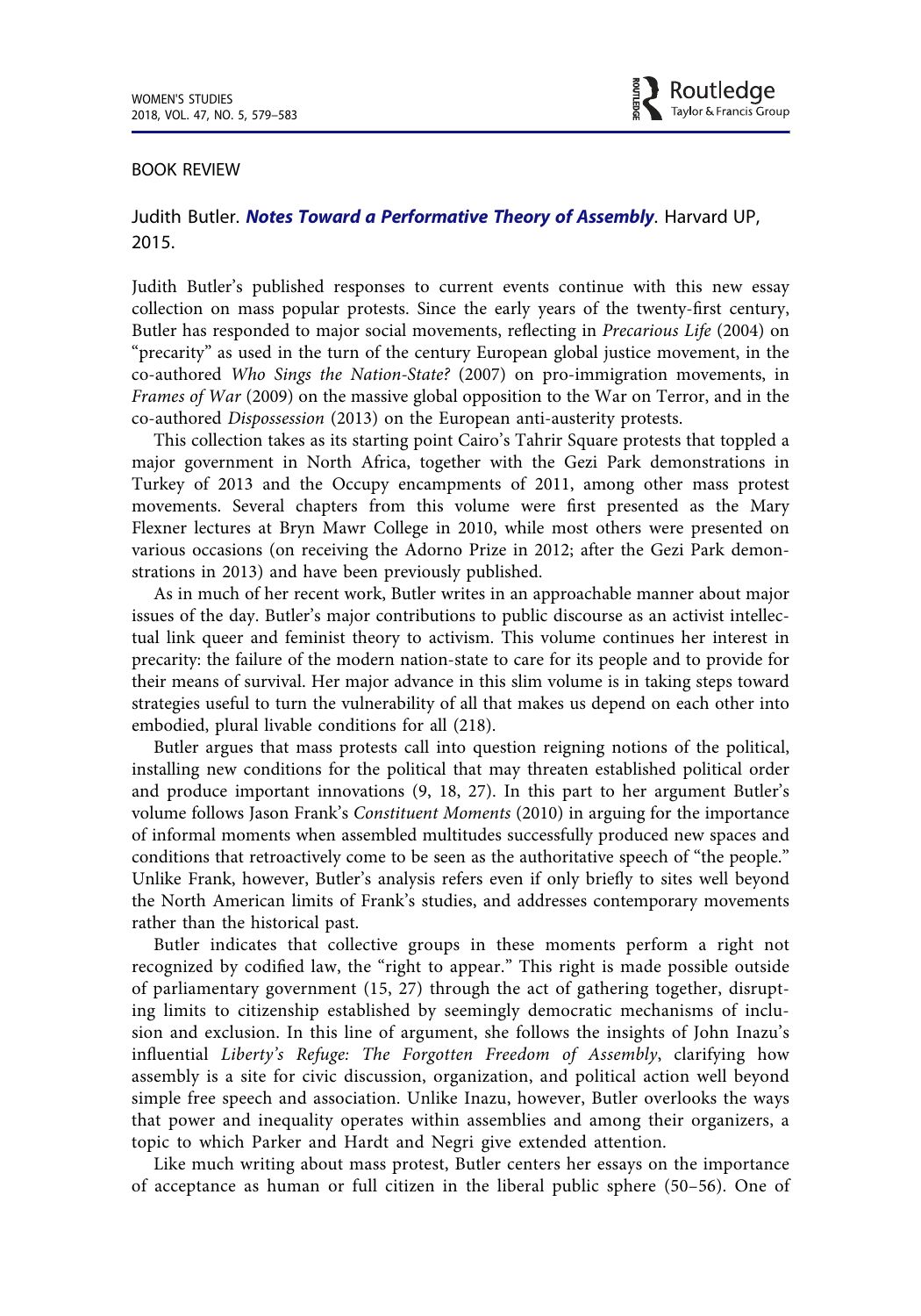her main interests is on how those who are excluded from the liberal public sphere, which in the view of Jürgen Habermas and others of the Frankfurt school is the key site for the performance of democracy, are still able to appear to lay claim to the nation-state through mass protest. In mass assemblies, then, Butler argues that the body speaks not necessarily in language but in a persistent exposure to vulnerability, performing a "right to persist" that is another uncodified right (83). In this argument Butler rereads and revises Hannah Arendt, a woman political theorist not always associated with feminism but who has been important in several of Butler's publications since at least 2007.

In rewriting Arendt for a post-liberal age, Butler aligns with Hagar Kotef's important revaluation in Movement and the Ordering of Freedom of the freedom of the liberalism of Hobbes, Locke, Kant, and Mill. Sharing Kotef's suspicion of mechanisms, technologies, and practices put in place by the modern nation-state to moderate and manage mass mobilities, Butler finds the unruly, undisciplined masses of the assembly present a significant alternative to the liberal managerial nation-state. As Foucault argued, "discipline had to solve a number of problems for which the old economy of power was not sufficiently equipped. … That is why discipline fixes; it arrests or regulates movement … it dissipates compact groupings of individuals wandering about the country in unpredictable ways. … [I]t must neutralize the effects of counter-power that spring from them….agitations, revolts, spontaneous organizations, coalitions – anything that may establish horizontal conjunctions" (219). Yet unlike Kotef's analysis, Butler's historically disembodied argument is unable to address the entanglement of claims to sovereignty by both the nationstate and the assembly with settler colonialism in North America and Argentina and with neocolonial mechanisms in Cairo and Istanbul.

By shifting away from the individualism that both plagues political theory and supports the private gain enshrined in capitalism, Butler turns in a major innovation toward a consideration of embodied collective freedom and thought (9, 14–15, 18). In starting from collective protests that target governments and the nation-state, Butler challenges conceptions of collectivity and the political rooted in individualized social contracts, territorial nationalisms, and the post-Westphalian nation-state. Rather than characterizing freedom as liberation from social relations or domination, Butler instead finds mass protests and marches to be sites for the freedoms of collective bodies producing equality and interdependence. Rather than assuming collective action is compulsory, as in much nationalism and gender or other identatarian movements (42), Butler emphasizes the mass assembly as a site for the collective act of severing relations with extant regimes, such as the nation-state (9, 85), and for establishing livable conditions for all (16). In queering politics in ways that conceive of the assembly as a new site for sovereignty, Butler travels in the same intellectual landscape already cultivated by other queer theorists, such as Shannon Winnubst, to re-envision future politics.

Ultimately, Butler develops an argument in this volume for both the importance of being critical of formative categories, institutions, and structures and for establishing value and embodied practice in the world on meaningful collective terms (196, 205). In this argument Butler's volume adds to the important criticisms by Inazu, Zick, and others of the increasingly limited and even closure of public spaces to assembly and protest not only in autocratic nations like Egypt and, increasingly, Turkey but also in the supposed bastions of democracy in North America and Europe.

Unlike most other theorists writing about democracy and popular movements, Butler emphasizes the corporeal, embodied character of mass assemblies. She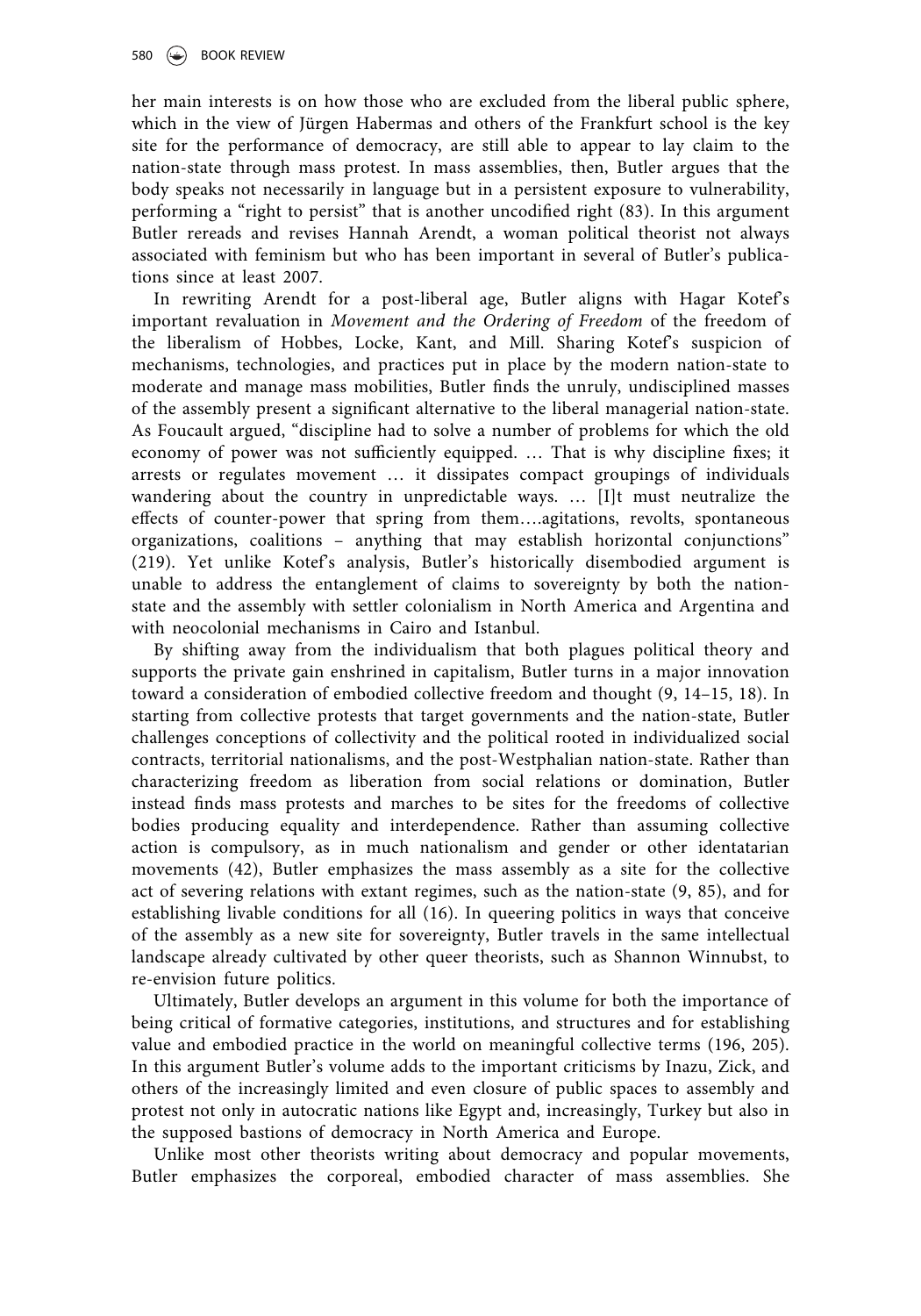considers in two early chapters the specific ways in which her earlier notion of performativity may be embodied, linking her earlier work on performance of gender norms and sexual minorities to her more recent theme of vulnerability and precarity (26–32). Her earlier work has been criticized by Peterson and Rapaport as installing too readily the acting subject through her emphasis on the materialization of the body, and in these essays her focus on massed bodies continues that problematic line of argument. In a Foucauldian vein, Butler suggests in a later essay that the body itself is a vector of power, noting its inscription by labor, sex, gender, and race, while drawing out important general implications this character of the body has for democracy. In later essays Butler also makes the stronger argument that the body as written into difference itself brings into visibility the disavowed conditions that make the supposedly democratic public sphere possible (86).

Ultimately, for Butler, the body is even the precondition of all political claims (182). Her embodied feminist approach to politics centers on the gathered bodies of the many in large groups, the performative assembly of her title. In this aspect of her argument, Butler pursues a broadly Foucauldian line of feminist analysis, but with little engagement with other feminist political theorists such as Shapiro (2003) and Povinelli (2006) who place the body at the center of the political in their critique of the nation-state.

Butler also interrogates the specific policies she identifies as neoliberal that have reduced support networks and shredded the social safety nets of the welfare state, since those policies "dispossess the population of livable life" (208) for increasingly large sectors of national populations. The class implications of these policies are clear: as the precarity of citizens expands into the middle classes beyond the long-accepted demographic limits of poverty for the subaltern or unemployable and the colonized and indigenous, global resistance to neoliberalism has increased. As one of the few postmodern feminists developing a critique of neoliberal globalization, Butler's essays provide important innovations useful not only for political theory but also for networked global organizing.

In engaging with democratic theory, Butler joins a legion of major postmodern theorists who have turned to reconsider democracy: Agamben, Badiou, Brown, Derrida, Keenan, Nancy, Rancière, Spivak, Ziarek, and Zizek, among others. Published in late 2015, Butler's book joins many other meditations on the importance of popular gatherings and protests in the post-Tahrir era, and an avalanche of writing about Occupy in the United States and post-2001 Argentina. This volume also joins a considerable body of work recently published in response to European and US populist movements, including important work by Arditi, Judis, Laclau, and Povinelli. Unlike the bulk of the analysis in these several areas that for some reason remains under the captivating spell of the liberal nation-state, Butler finds the unruly masses in assembly to be hopeful signs that "the people" will reject the nation-state as the sole recourse for political decisions and action. As is the case in many recent publications, however, Butler does not engage in any detail with specific debates, and in her new volume she refers only in passing or in notes even to major published positions in these debates.

These essays are not without some weaknesses and inconsistencies. Butler's emphasis on appearance throughout the essays gives unnecessary primacy to the public sphere that she works to displace in other parts of her argument. Her focus on temporary protest movements and encampments obscures such long-standing assembly-based communities as the Landless Worker's Movement settlements in Brazil, the squatter social centers in Europe, and the Zapatistas in Mexico, except for two brief mentions of the several reclaimed workplaces in Buenos Aires that still stand strong (58, 81). Butler's engagement with Eurocentric political theory and activist movements perhaps pressured her to render major social institutions, such as the nation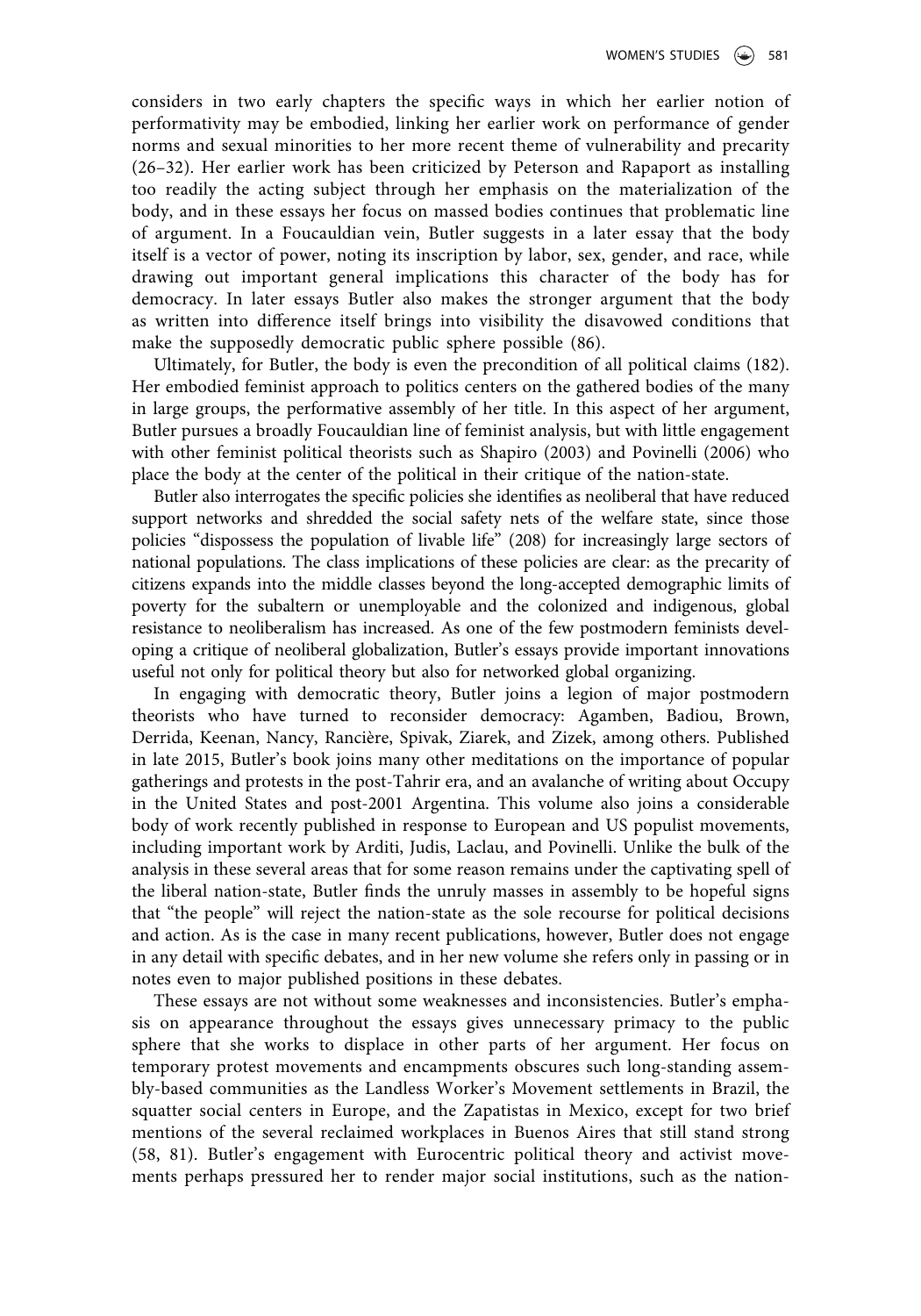state, as more stable and effective than did Foucault and several others writing political theory in a poststructuralist vein. Even as events in Tahrir Square demonstrated the instability of long-standing autocratic regimes, some will still argue that as in Gezi Square and Wall Street nothing will ever destabilize the nation-state. In these tendencies Butler's work may do less to displace the very monopoly claims by the nation-state and the so-called public sphere on the political that her arguments otherwise would.

One significant epistemic problem lurks in Butler's apparently global references to mass protests in many countries. There is very little engagement with any specificity from any of the different mass protests that she briefly mentions, so that together they become a cipher for the global and examples for her universalized argument. Such engagement would have been impossible in such a slender volume, of course, but it significantly weakens her claim that gender and sexual or other differences are central to her project. As a result Butler is unable to discuss the violent gender enforcement seen in Tahrir Square in 2011 and 2013 or the rural/urban and class differences invariably shaping participation in mass protests. Difference is erased in the global claims that these essays make, following Arendt and other European modernists, unfortunately reducing her argument to the undifferentiated totalizations that are the enemy of many queer theorists. Those who look to feminist or queer theory for inspired political strategy and theoretical insight from women of the global south or indigenous populations in the global north will not find such inspiration in this volume. Readers who take difference as central to political theory will have to wait for future Butler essays to see how difference may be more active in her theoretical thinking, even as it has been present in her activism over the past decades.

Yet precarity itself operates in a ground-breaking way at once as a category of difference and as part of Butler's universalism, as when she uses that notion to argue that all are vulnerable, rich or poor, women or men, human or not. Butler's proposals in this way avoid the weaknesses of single-group movements or single-issue events, bringing together multiple marginalized communities to build a future that does not rely on the terms used to enforce identatarian differences. In avoiding identatarian assumptions, much like Brown, Spivak, Wiegman, and some other activist feminists, Butler's work contributes to future social relations that will operate in terms unrecognizable both to the liberal nation-state and to many feminists and queers. That is what keeps some readers coming back to her work, even as it also makes demands on readers still working with and against identity-based embodiment regimes.

At stake in this book is our recognition of the profoundly limiting and deeply compromised character of normative conceptions of the political. In reading democracy as the egalitarian practice of interdependence, Butler calls for a new way of life that makes precarity livable in both embodied and plural practice (43, 217–18). Through mass assemblies, Butler argues that the gathered multitudes enact conditions that often do not yet exist for equality (201, 208). Through the shared exposure of precarity that performs political collectivity over and against the nation-state, mass assemblies displace the nation-state to perform what was once called "alliance politics," or as Butler would have it, the "queer" (70).

In rewriting possibilities for collective politics, Butler queers political theory and rejects the nation-state in its complicity with neoliberal inequality. These essays invite us to rethink our own embodied, day-to-day lives as they perform ethical social relations to construct the conditions that we may not only long for but also may bring into existence through embodied interactions. All that remains is to find ways that these emergent conditions may persist beyond temporary mass gatherings and encampments in the public square.